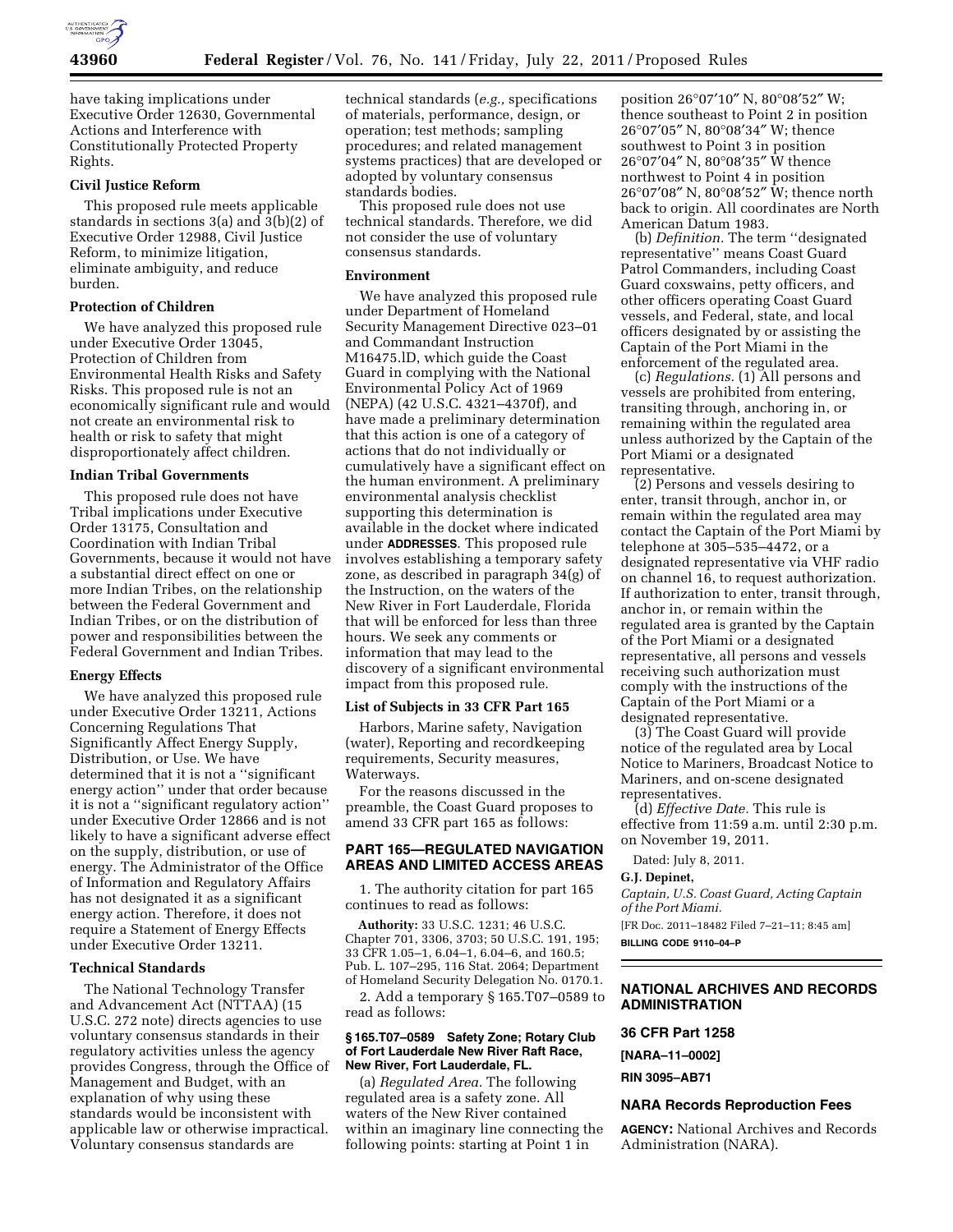### **ACTION:** Proposed rule.

**SUMMARY:** NARA is proposing to change its regulations to add the methodology for creating and changing records reproduction fees, to remove records reproduction fees found in its regulations, and to provide a notification process for the public of new or proposed fees. This proposed rule covers reproduction of Federal or Presidential records accessioned, donated, or transferred to NARA. This rule will affect members of the public. **DATES:** Comments are due by September 20, 2011

**ADDRESSES:** NARA invites interested persons to submit comments on this proposed rule. Comments may be submitted by any of the following methods:

• *Federal eRulemaking Portal: [http://](http://www.regulations.gov)  [www.regulations.gov](http://www.regulations.gov)*. Follow the instructions for submitting comments.

• *Fax:* Submit comments by facsimile transmission to 301–837–0319.

• *Mail:* Send comments to Regulations Comments Desk (NPOL), Room 4100, Policy and Planning Staff, National Archives and Records Administration, 8601 Adelphi Road, College Park, MD 20740–6001.

• *Hand Delivery or Courier:* Deliver comments to 8601 Adelphi Road, College Park, MD.

### **FOR FURTHER INFORMATION CONTACT:**  Stuart Culy on (301) 837–0970.

**SUPPLEMENTARY INFORMATION:** The National Archives Trust Fund Board (NATF) supports the programs of NARA through a variety of activities, including the servicing of requests for the reproduction of records. Researchers may order electrostatic, digitized and microfilm copies of textual (paper) records, reproductions of still pictures, motion pictures, sound records, videotapes, maps, architectural drawings, computer data sets, and other records. NARA is proposing to remove from the Code of Federal Regulations (CFR) the fees for reproduction of Federal or Presidential records accessioned, donated, or transferred to NARA and maintain its fee schedule on NARA's Web site *[http://](http://www.archives.gov) [www.archives.gov.](http://www.archives.gov)* The proposed regulations will provide a notification process to advise the public on new fees or revisions to existing fees and it will also provide the methodology for creating and changing fees.

## **NARA's Reproduction Fee Methodology**

The statutory authority for the NARA Trust Fund provides for the recovery of their costs plus 10 percent. Records reproduction fees are developed by the

process as contained in the proposed regulations. The current fees are based on the usual costs, such as salaries, equipment, travels, and supplies. However, NARA also has some unique circumstances in the development of its costs because of the unique characteristics of the records such as the fragility of the documents that necessitate additional manual handling or the varying degree of legibility of the original documents. If the information on the original document is faint or too dark, it requires additional time to obtain a readable image.

In TABLE 1 below, the National Archives Trust Fund (NATF) illustrates its baseline costs for records reproductions in DC-area and regional archives for fiscal year 2010.

## TABLE 1—NATF RECORDS REPRO-DUCTION COSTS TO BE RECOVERED

| Cost item                                                                             | FY 2010               |
|---------------------------------------------------------------------------------------|-----------------------|
| Salaries and benefits<br>Travel and transportation<br>Rent, communications and utili- | \$1.848.646<br>69.559 |
|                                                                                       | 225.184               |
| Printing and reproductions                                                            | 11.779                |
| Consulting and other services                                                         | 733.736               |
| Payments to other agencies/                                                           |                       |
|                                                                                       | 2.961.849             |
| Supplies and materials                                                                | 243,475               |
| Depreciation                                                                          |                       |
| System upgrades/replacement                                                           | 400.000               |
| Total                                                                                 | 6.494.228             |

This proposed rule is not a significant regulatory action for the purposes of Executive Order 12866. As required by the Regulatory Flexibility Act, it is hereby certified that this proposed rule will not have a significant impact on small entities.

# **List of Subjects in 36 CFR Parts 1258**

Archives and records.

For the reasons set forth in the preamble, NARA revises part 1258 of title 36, Code of Federal Regulations., to read as follows:

#### **PART 1258—FEES**

Sec.

- 1258.1 What are the authorities for this part?
- 1258.2 What definitions apply to the regulations in part 1258?<br>1258.4 What costs make un

What costs make up the NARA fees? 1258.6 How does NARA calculate fees for individual products?

- 1258.8 How does NARA change fees for existing records reproductions?
- 1258.10 How does NARA develop and publicize new records reproduction fees?
- 1258.12 When does NARA provide
- reproductions without charge? 1258.14 What is NARA's payment policy?

1258.16 What is NARA's refund policy? 1258.18 Where can I find NARA's current fees and order reproductions?

**Authority:** 44 U.S.C. 2116(c) and 44 U.S.C. 2307

### **§ 1258.1 What are the authorities for this part?**

The regulations in this part implement the provisions of 44 U.S.C. 2116(c) and 44 U.S.C. 2307.

### **§ 1258.2 What definitions apply to the regulations in part 1258?**

*Accession* means the method of acquiring archival records or donated materials from various Governmental bodies.

*Archival records* means records that have been accessioned into the legal custody of NARA, donated historical materials in the legal custody of NARA and its Presidential libraries, and Congressional, Supreme Court, and other historical materials in NARA's physical custody and for which NARA has a formal agreement for their permanent retention.

*Certification* means affixing a seal to copies certifying the copies are a valid reproduction of a file; this service is available for an additional fee.

*Cost* means the total amount of money spent by the NATF for providing services including, but not limited to, salaries; benefits; rent; communication and utilities; printing and reproductions; consulting and other services; payments to other agencies/ funds; supplies and materials; depreciation; system upgrades/ replacements; etc.

*Custodial units* mean NARA's Federal Records Centers, National Personnel Records Center, archival reference operations nationwide, and Presidential Libraries.

*Fee means* the price researchers pay for reproductions of records. Certification of records is also a reproduction fee.

*Records center records* means Federal records in the physical custody of NARA records centers, but still in the legal custody of the agencies that created and maintained them.

### **§ 1258.4 What costs make up the NARA fees?**

(a) 44 U.S.C. 2116(c) allows the NATF to recover all of its costs for providing records reproduction services to the public. The vast majority of materials that are reproduced are from the holdings of NARA, which require special handling, due to the age, condition and historical significance. Examples of special handling include the following: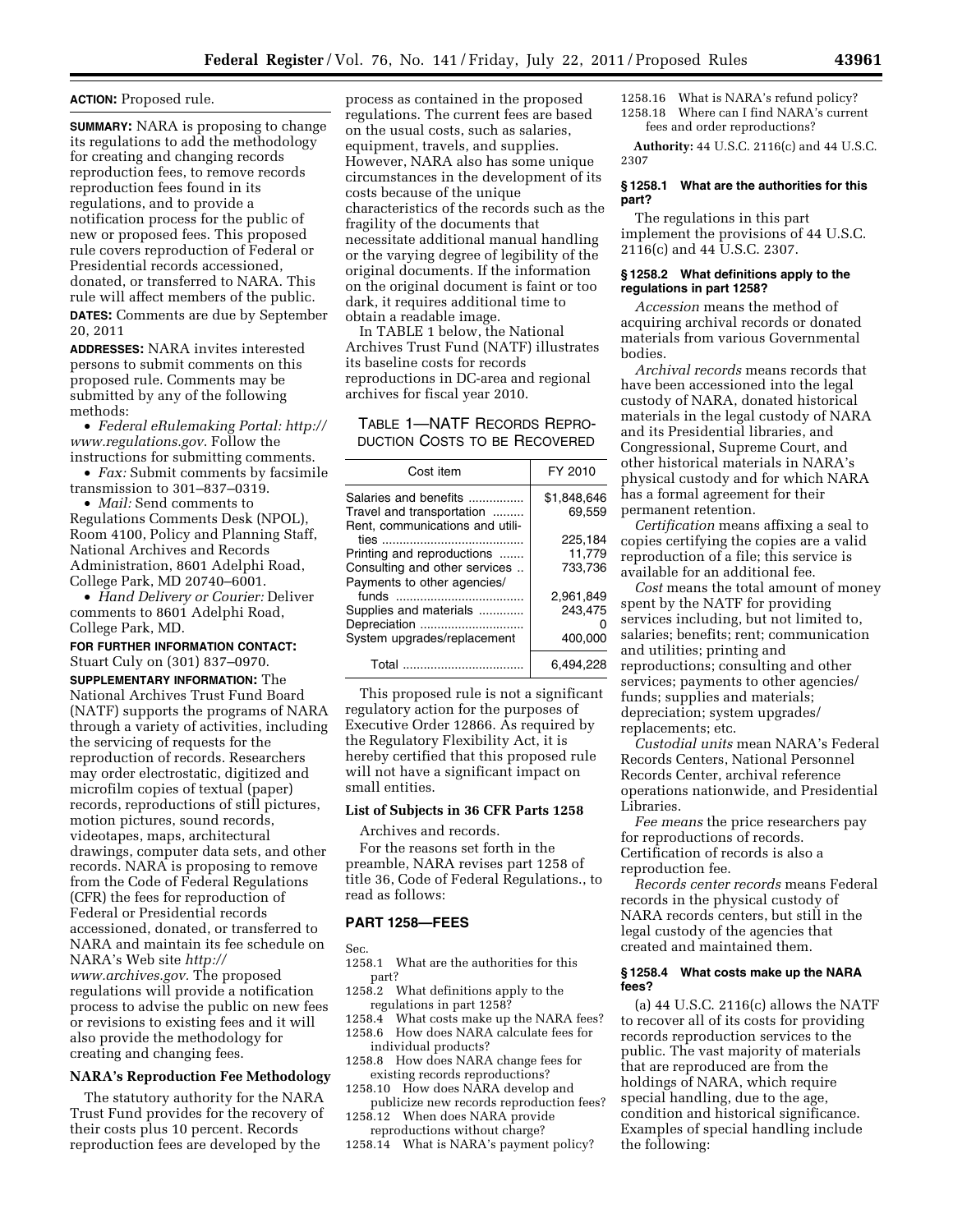(1) *The placement of each record by hand on the reproduction equipment.*  Many of the records are fragile and have historical uniqueness; reproduction equipment operators must take great care in handling these records. For example, each page of a document must be carefully placed by hand on the reproduction equipment, a copy made, the page removed, and the process restarted.

(2) *Clarity and legibility of the reproduced records.* Older records may be handwritten and darkened from age, which requires extra time to make sure we produce copies that are as clear and legible as possible.

(3) *Inability to use automatic document feeders.* Because of the requirements in (1), automatic document feeders cannot be used for the duplication of paper materials. This adds time and cost to the price of copying these irreplaceable documents.

(b) The NATF costs, at a minimum, include:

(1) Salaries and benefits of the NATF staff involved in all aspects of the records reproduction process (includes, but is not limited to, compensation for full- and part-time employees, temporary appointments, overtime, awards, Civil Service Retirement Service and Federal Employees' Retirement System contributions, health benefits, life insurance benefits and Thrift Savings Plan contributions).

(2) Travel and transportation (includes, but is not limited to, travel and transportation of persons, transportation of things, and contract mail service).

(3) Rent, communications and utilities (includes, but is not limited to, telecommunications, equipment rental, and postage).

(4) Printing and reproductions (includes, but is not limited to, commercial printing, advertising, and printing of forms).

(5) Consulting and other services (includes, but is not limited to, management and professional services, contract labor, work performed in support of reproduction orders, and maintenance of equipment).

(6) Payments to other agencies/funds (includes, but is not limited to, reimbursements and payments to other agencies and other funds within NARA). Specifically, the NATF ''hires'' the NARA custodial units to do reproduction work. In return, the NATF reimburses the custodial units for the cost of salaries and benefits.

(7) Supplies and materials (includes, but is not limited to, general supplies, and materials and parts).

(8) Depreciation (spreading the cost of an asset over the span of several years).

(9) System upgrades/replacement (includes, but is not limited to, installation of operating equipment, software upgrades, and system changes).

### **§ 1258.6 How does NARA calculate fees for individual products?**

NARA calculates the fees for individual products using the following: (a) *Cost Summary.* A summary of all costs incurred by the NATF in providing records reproduction services.

(b) *Percent of Revenue.* The percentage of the total NATF revenue represented by sales of a product. This is determined and used where a more accurate percentage based upon actual usage is not available. To calculate this percentage, an analysis is made to determine the current percent of NATF sales revenue represented by each product line. The sales volume is then reviewed with the custodial units to determine if this represents anticipated sales.

(c) *Actual Cost Percent Calculation.*  Using the information calculated in the Cost Summary, the actual revenue cost percentage is determined. In some cases, the actual percentage of cost can be calculated from available data or known constraints of the product line. For example, if the contractor responsible for providing copy support does not support the reproduction of a given product line then zero (0) percent of the contractor's costs would be allocated to that product line.

(d) *Forecasted Volume.* The prediction of a product's sales volume in future year(s). These estimates are made by working with the custodial units and taking into account historical sales volume. An annual percent change is then estimated.

(e) *Reimbursements to the Custodial Units.* The amount paid to the custodial units for records reproductive services in support of NATF customer orders. The NATF reimburses the custodial units for services rendered to the NATF for the reproduction of NARA holdings. To determine the reimbursement per copy for an item, past reimbursement fees are changed by the compounded annual Government salary changes as issued by the Office of Personnel Management for the fiscal years being projected. The new rates are reviewed with custodial unit personnel and adjustments are made as required.

(f) *Additional Cost Allocation.* The costs unique to a given product line. Each product line is evaluated to determine the costs that are unique to that product line, such as purchase and installation costs of specialty

equipment, replacement costs for aging equipment, copier leases and maintenance costs, etc. These costs are then allocated against those product lines that use the equipment. Where costs cross product lines, the allocations are apportioned based upon the percent of the estimated copy volume for each product line.

(g) *Fee Calculation.* The product fee is calculated by the following formula:{[(Percent of Revenue \* NATF Overhead Costs) + Reimbursement + Additional Costs]/Projected Sales Volume}

This calculation is completed for each product.

(h) *Final Review.* After the suggested new fees are calculated, NATF reviews them to establish the final fees. Fees may be adjusted across product lines to ensure that the NATF can succeed in total cost recovery.

### **§ 1258.8 How does NARA change fees for existing records reproductions?**

(a) The NATF conducts periodic reviews of its fees to ensure that the costs of providing services to the public are properly recovered.

(b) Existing records reproduction fees may be adjusted annually based on the following factors:

(1) Inflation.

(2) The Office of Personnel

Management (OPM) salary changes. (3) Reallocation of shared costs across

product lines using the methodology described in § 1258.6.

(4) The projected sales volume for the product.

(5) The actual sales volume for the product.

(6) The approval of the Archivist of the United States.

(c) NARA will place a notice on our Web site (*<http://www.archives.gov>*) annually when announcing that records reproduction fees will be adjusted in accordance with this regulation.

### **§ 1258.10 How does NARA develop and publicize new records reproduction fees?**

(a) Custodial units prepare a justification proposal for a proposed records reproduction service and send the justification to the custodial unit office head, through appropriate channels, for concurrence and forwarding to NATF. The justification proposal includes, at a minimum, the following information:

(1) Estimated monthly volume of product orders based on available historical data;

(2) Identification of the equipment and supplies required to provide the product and service;

(3) Brief description of the process required to provide the product and